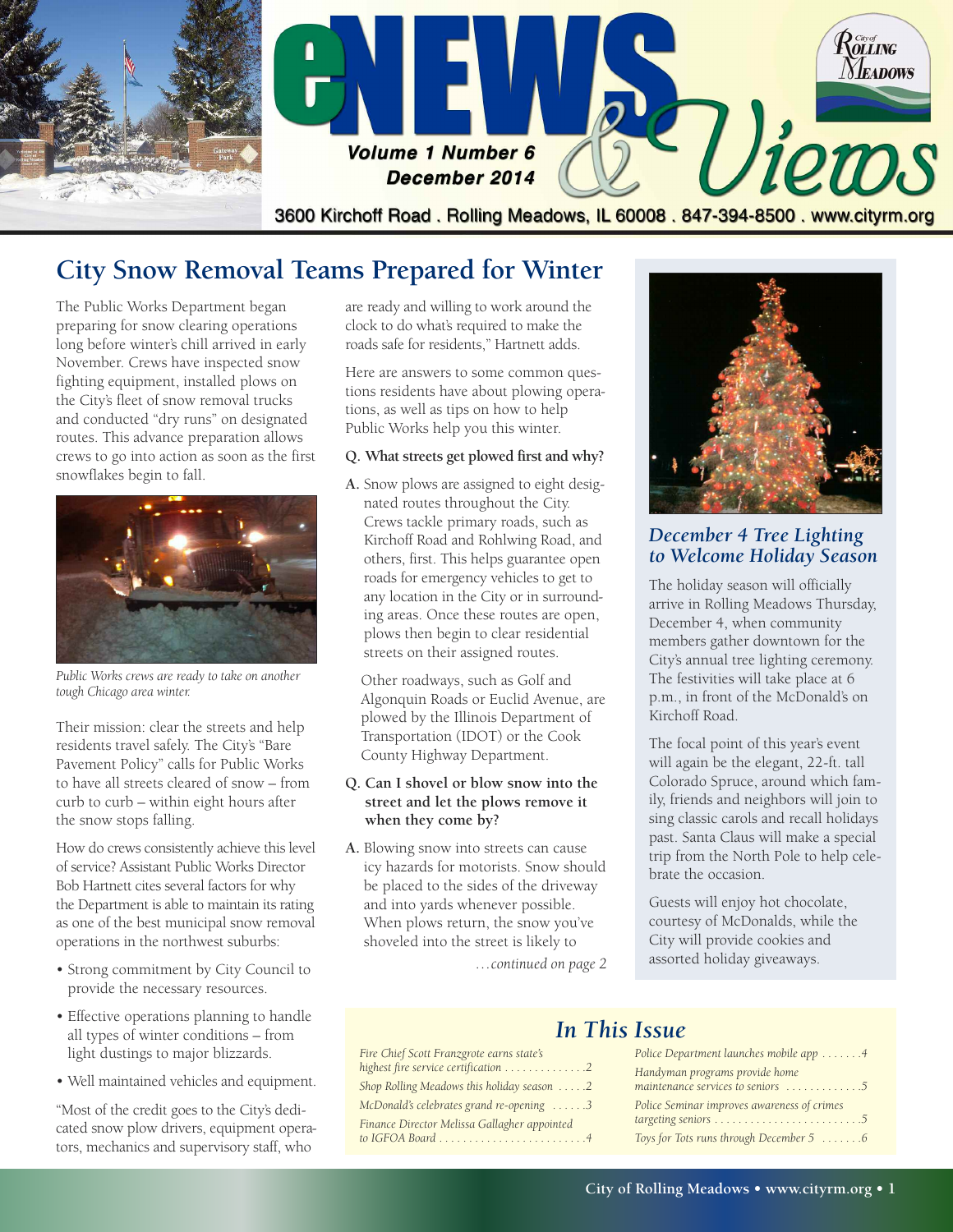# **'Shop Rolling Meadows' for Holiday Value, Variety, Convenience**

Residents seeking great value, variety and shopping convenience this holiday season need look no further than Rolling Meadows.

From independently-owned shops that feature unique gifts to "Big Box" retailers offering the latest in apparel and electronics, the Rolling Meadows business community offers a wide range of goods and services, and is eager to welcome customers. Holiday shoppers should also consider gift cards from Rolling Meadows' growing number of restaurants.

"Rolling Meadows' blend of smaller merchants and large retail/service businesses offers unmatched convenience for busy shoppers," City Manager Barry Krumstok explains. "In addition to finding great value, shopping locally boosts sales tax revenues that reduce the City's reliance on property tax dollars to fund services."

For additional information to help residents "Shop Rolling Meadows," visit the Chamber of Commerce's Website (**<www.rmchamber.org>**) to access the Chamber's *Business Resource Guide*. *Visit the expanded Dollar Tree on Kirchoff Road.*



## **Fire Chief Scott Franzgrote Achieves State's Top Fire Service Certification**

Rolling Meadows Fire Chief Scott Franzgrote has earned Chief Fire Officer certification from the Office of the Illinois State



*Illinois State Fire Marshal Larry Matkaitis (left) congratulates Rolling Meadows Fire Chief Scott Franzgrote on achieving Chief Fire Officer Certification.*

Fire Marshal, the highest designation available to fire service members in Illinois.

The certification establishes Chief Franzgrote as a member of an elite group of professionals: only 103 individuals throughout the state have successfully completed the program.

"I have always believed in life-long learning as a way to develop new skills and improve competence," Chief Franzgrote says of his decision to pursue Chief Fire Officer certification. "It was a tremendous opportunity to learn from other professionals and apply that knowledge to better serve Rolling Meadows residents."

The curriculum is based on national standards of excellence established by the National Fire Protection Association

(NFPA), the recognized leader in fire service education.

Chief Franzgrote completed a series of educational modules that were administered by the Illinois Fire Chiefs Association and taught by its members. Topics included strategic planning, emergency management, human resources, communications, community relations, leadership, and many more.

"Course instructors offered immensely valuable insights on a variety of topics, all of which will help us strengthen the 'institutional knowledge' of the Rolling Meadows Fire Department," he explains. "We have taken that expertise and applied it to our strategic planning, community risk evaluation and professional development exercises."

#### **City Snow Removal Teams Prepared for Winter** *…continued from page 1*

#### land back on your driveway.

Residents should also clear snow from nearby fire hydrants so they are easily accessible to firefighters in cases of emergency.

#### **Q. How do I prevent the plows from pushing snow onto the driveway after I've already cleared it?**

**A.** Shovel snow to the right side of the driveway (while facing the street). This will limit the amount of snow that is pushed onto the driveway. Due to the plow's angle, snow piled

to the left side or into the street is likely to be pushed back into the driveway.

#### **Q. What happens if my mailbox is damaged during a snow event?**

**A.** Mailboxes that have been maintained and are in good condition should withstand the rigors of a typical snow season. Public Works employees conducted visual inspections of residents' mailboxes throughout November during initial practice runs, and are contacting customers whose mailboxes need new posts or

other repairs.

The City will only pay for repairs to mailboxes hit by snow plows during snow removal operations. It does not offer reimbursement for the interruption of mail service if a mailbox becomes inaccessible, or is damaged, knocked over or buried by accumulated snow.

For more information on the City's snow removal efforts, call Public Works at 847-963-0500 or visit **<www.cityrm.org/PublicWorks>**.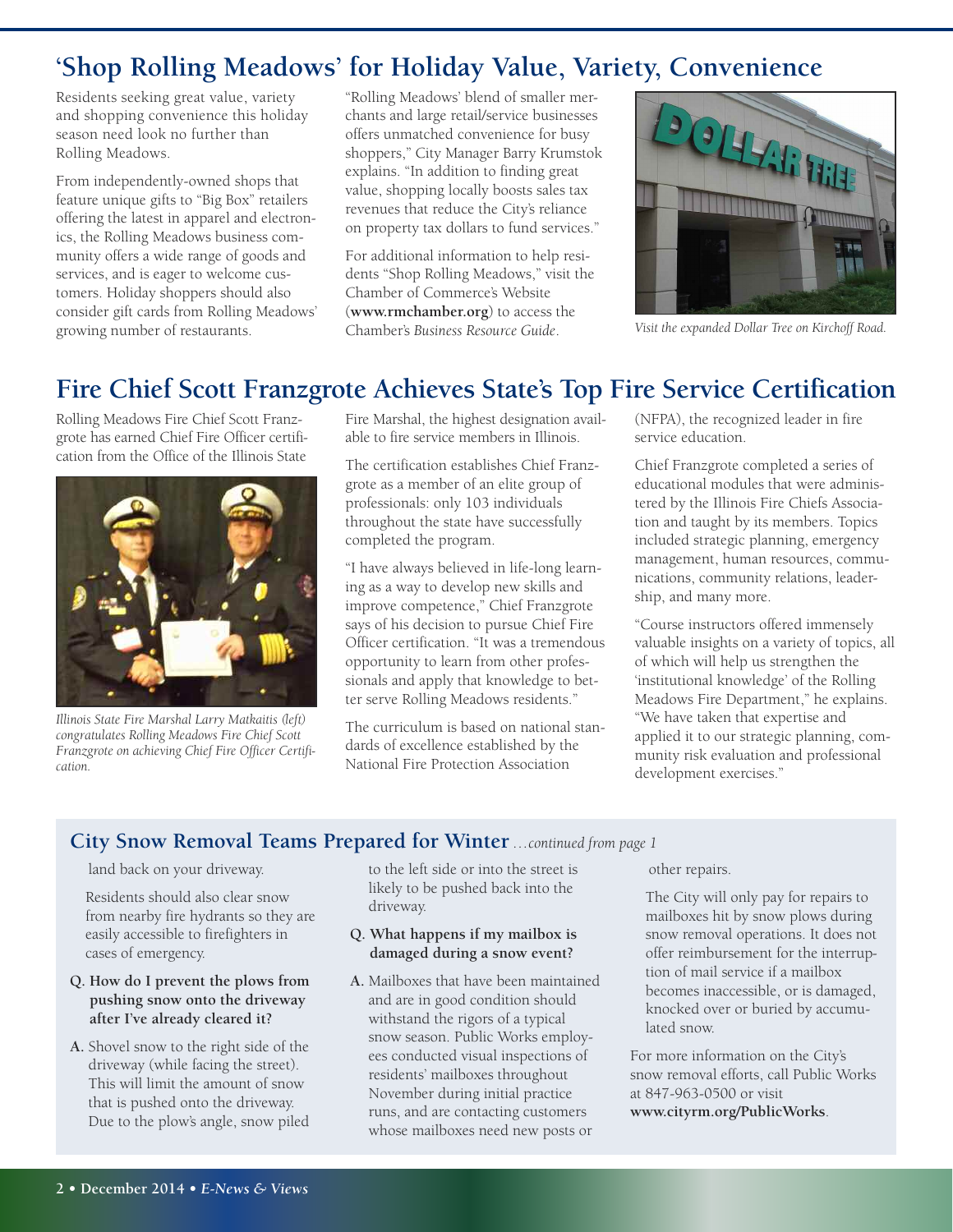

*Ronald McDonald helped City and state officials cut the ribbon during the November 5 grand re-opening ceremony at the McDonald's at 1775 Algonquin Road.*

# **City Cheers Grand Re-opening of McDonald's**

It was standing room only at Rolling Meadows' remodeled McDonalds during



*Chamber of Commerce Executive Director Linda Ballantine (left) and Mayor Tom Rooney present restaurant owner/operator Tanya Lawrence with the official ribbon.*

a November 5 grand re-opening ceremony where City leaders, state representatives, Chamber of Commerce members and local school officials rubbed shoulders with Ronald McDonald himself.

Mayor Tom Rooney joined franchise owner/operator Tanya Lawrence and members of her family to cut a ceremonial ribbon to officially open the updated restaurant, located at 1775 Algonquin Road. The rebuilt McDonald's incorporates the Oak Brook-based corporation's latest design features, including modern interior design elements and two drive thru lanes.

## **Eco-Friendly 'eBilling' Saves Taxpayers Money**

eBilling, Rolling Meadows' Web-based utility billing program, helps save taxpayers thousands of dollars each year in printing and mailing costs.

Rather than receiving a printed bill in the mail, eBilling customers receive a monthly email with a link to their utility billing statement. Balances may be paid through online banking, the City's Webbased Utility Bill Management System, by mail, or in person at City Hall.

The service – now used by more than 15% of the City's utility customers – lets residents review a two-year billing history for their account and provides a link to the City's newsletter, *News & Views*.

Register for eBilling online at **<www.cityrm.org/finance>**. For more information, contact the Finance Department at 847-394-8500.

# **eLockbox Service Streamlines Utility Payment**

The City's electronic check processing service improves customer convenience and streamlines Finance Department operations.

The "eLockbox" service caters to the increasing number of residents using online banking to pay their City utility bills. It electronically processes customer payments in just one or two days. Before, payment processing would often take anywhere from 7 – 10 days.

"Electronic payment processing significantly improves the Finance Department's operational efficiencies," explains Finance Department Director Melissa Gallagher. "It also improves customers' ability to better track their available balances because payments are debited from their accounts much faster."

For more information on eLockbox and other services, contact the Finance Department at 847-394-8500.



### *This Month in Rolling Meadows*

**December 2 – Economic Development Committee**, 6 p.m.; **Environmental Committee**, 7:00 p.m.; **Plan Commission**, 7:30 p.m., all at City Hall.

**December 4 – Adjudication Hearing (Parking)**, 2 p.m., City Hall; **Holiday Tree Lighting**, 6 p.m., in front of McDonald's on Kirchoff Road.

**December 6 – Breakfast with Santa**, 8:30 & 10:45 a.m., Rolling Meadows Community Center.

**December 8 – Board of Fire & Police Commissioners**, 9 a.m., City Hall.

**December 9 – Crime Stoppers**, 5:30 p.m.; **City Council Meeting**, 7:30 p.m., both at City Hall.

**December 11 – Adjudication Hearing**, 1 p.m., City Hall

**December 16 – City Council Committee of the Whole**, 7:30 p.m., City Hall.

**December 18 – Adjudication Hearing (Red Light)**, 2 p.m., City Hall.

**December 22 – Water bills due**

**December 23 – City Council Meeting**, 7:30 p.m., City Hall. *Not televised due to A/V system upgrades.*

**December 24/25 – Christmas Eve/ Christmas Day**. City Hall and Public Works closed. Refuse pick up routes (Thursday and Friday) delayed one day.

**December 26 – Kwanzaa**

**December 31 – New Year's Eve**. Be safe! Don't drink and drive.

**January 1, 2015 – New Year's Day**. City Hall and Public Works closed. Refuse pick up routes (Thursday and Friday) delayed one day.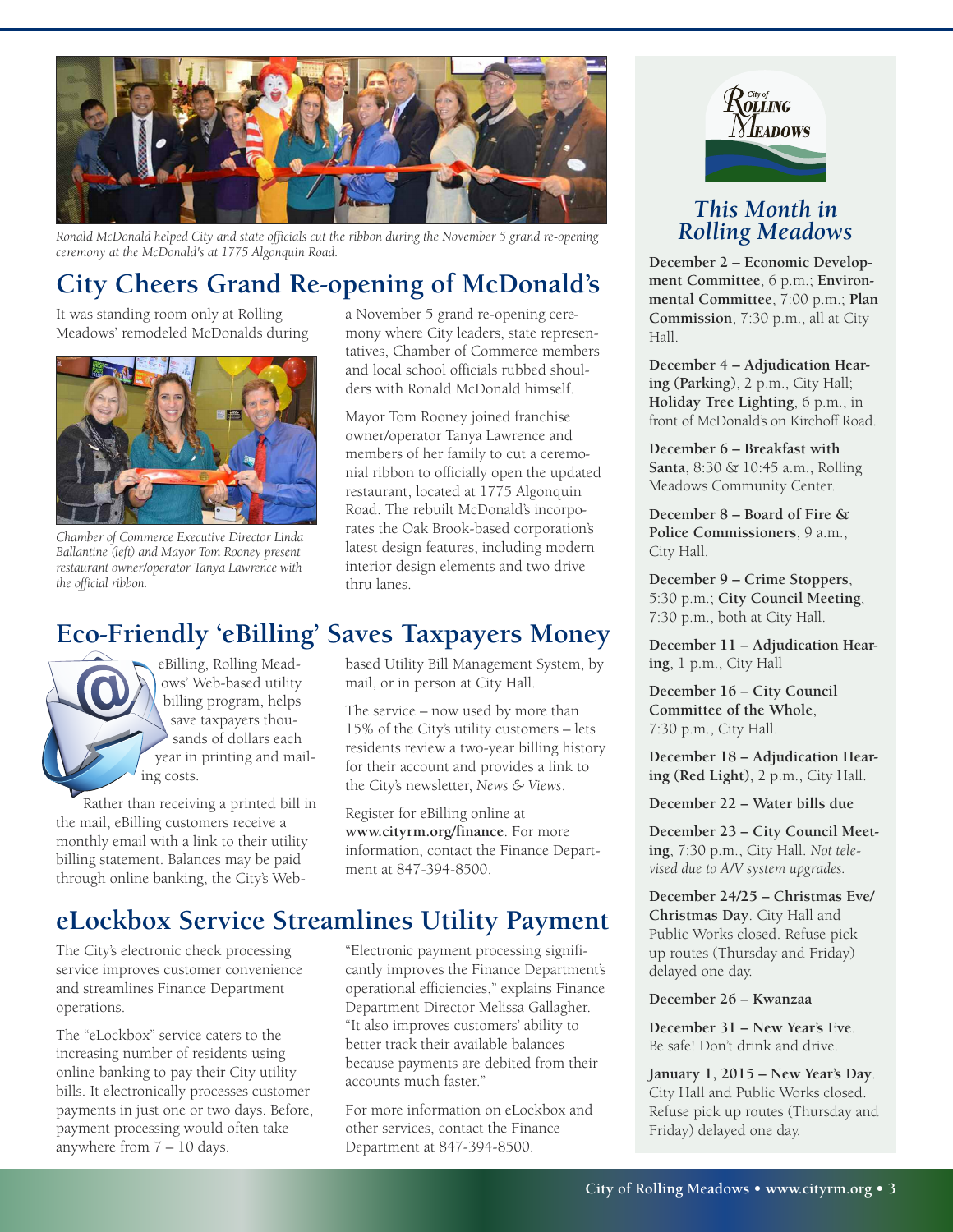## **Finance Director Gallagher Appointed to State Financial Association Board**

Rolling Meadows Finance Director Melissa Gallagher has been appointed to the Executive Board of the Illinois Government Finance Officers Association (IGFOA).

The association was founded in 1958 to promote excellence among government finance professionals and "advance the competence *"As a peer networking and informational resource, IGFOA membership is extremely valuable."*

*– Finance Director Melissa Gallagher*

she adds.

pal finance excellence. Earlier this year, the City collected its 27th consecutive Certificate of Achievement for Excellence in Financial Reporting from the Government Finance Officers Association of the United States and

and effectiveness of local government finance officers in Illinois," according to the IGFOA Website.

"As a peer-networking and informational resource, IGFOA membership is extremely valuable in identifying effective, transparent practices that may be applied to municipal finance," Gallagher explains. "It ensures that Rolling Meadows' financial operations benefit from having access to that wide network of expertise,"

Canada. Award recipients demonstrate a commitment to budgetary transparency and the highest accounting standards.

Rolling Meadows has long been recognized as a model of munici-

An IGFOA member since 2008, Gallagher previously chaired the IGFOA's Technical Accounting Review Committee, where she organized an overview of Illinois' pension and accounting standards for the Executive Board.

### **'Smart Meters' to Help Residents Reduce Electricity Usage, Monthly Bills**

New "smart meters" currently being installed in nearly 4 million homes across northern Illinois – including Rolling Meadows – will help customers identify ways to reduce electricity usage and save money on their monthly bills.

ComEd says the new meters, as part of an upgraded electricity grid, will also reduce the length of power outages by automatically reporting



### *USPS Operates Seasonal Post Office in City Hall Parking Lot*

United States Postal Service personnel are available to help residents mail packages and letters, and purchase stamps from a temporary, seasonal Post Office located in the City Hall parking lot during the holidays.

Post Office services are offered Mondays – Fridays, 10 a.m. – 3 p.m., and Saturdays, 9 a.m. – 4 p.m., through January 2, 2015. For more information, contact City Hall at 847-394-8500.

service disruptions.

#### Meter installations began in November and are being performed at no cost to residents. They will provide customers with access to detailed information about their home's energy use. A series of online energy management tools available on ComEd's

Website are designed to help residents manage their electricity costs.

Smart meters use two way radio communications that securely transmit electricity usage information directly to ComEd. This data will also help the utility pinpoint problems and allow for more effective response to outages.

More information on the smart meter program, including Frequently Asked Questions and informational Web videos, may be found at **[www.ComEd.com/](www.ComEd.com/smartmeter) [smartmeter](www.ComEd.com/smartmeter)**. For more information, call ComEd at 866-368-8326.

### **New Mobile App Helps Police Department Connect with Residents On-the-Go**

A new mobile application – or "app" – unveiled by the Rolling Meadows Police Department provides residents with access to information on Department services, community alerts, and a range of public safety topics via cell phone, tablet or other wireless device.

The MyPD app, available for iOS and Android devices, is designed to improve communication between the police and the residents and businesses they serve. With its simple navigation and sleek user interface, the app lets users:

- Receive public safety notifications and alerts.
- Access information on Department resources.
- Submit tips to police about crimes or other quality of life issues.



"MyPD complements our ongoing efforts to reach the community with important news and information," Police Chief Dave Scanlan explains. "The Department has been using social media tools such as Facebook and Twitter for some time now. This mobile app is entirely different. It offers a way to keep residents updated on community policing and crime prevention strategies even when they are on the go."

For more information on the MyPD app, visit **<www.mypdapp.com>**, the Police Department's Facebook page, **[www.face](www.facebook.com/rollingmeadowspolice)[book.com/rollingmeadowspolice](www.facebook.com/rollingmeadowspolice)**, or the Police Department's Website, **<www.cityrm.org/rmpd>**.

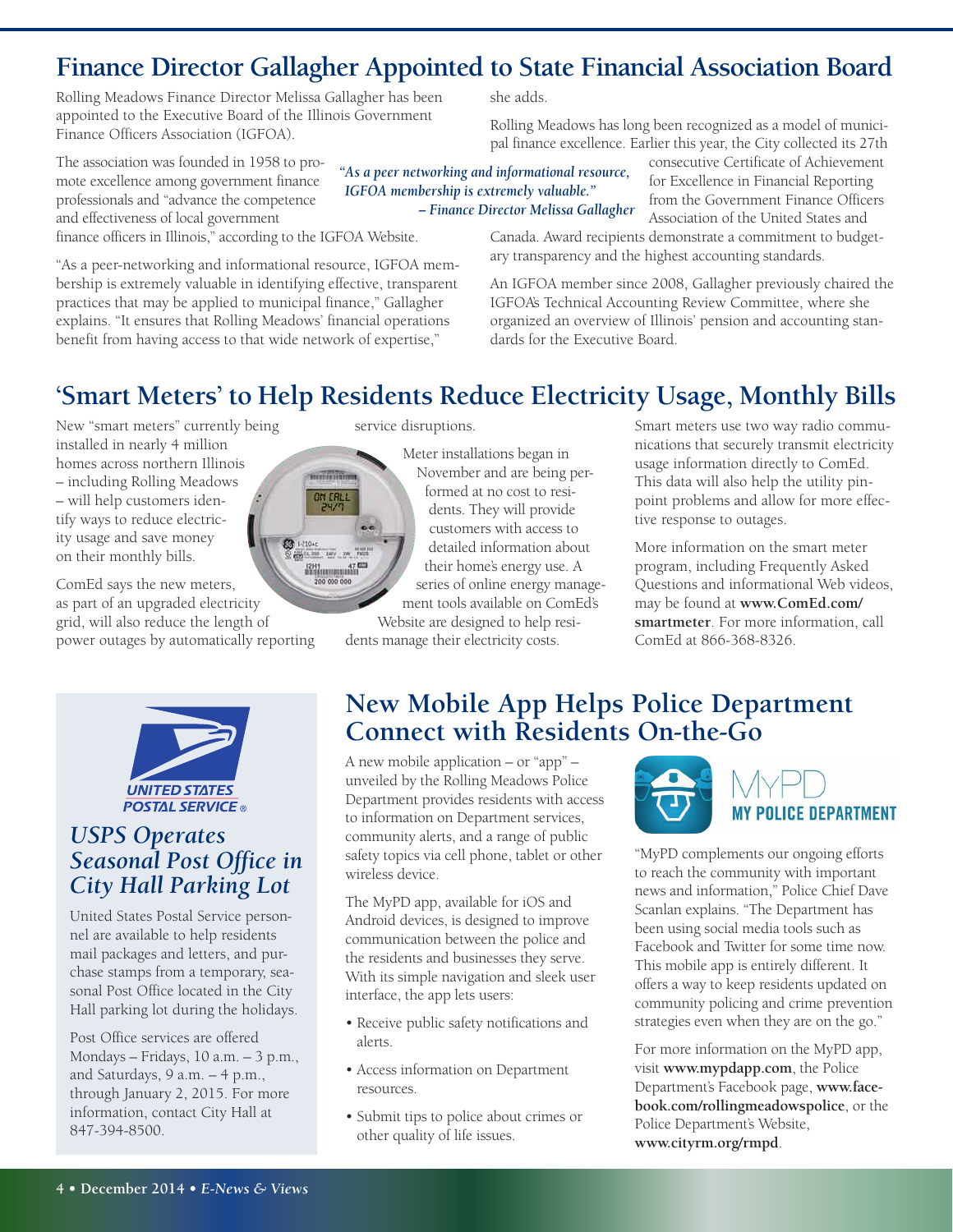## **Two Local Handyman Programs Provide Seniors with Simple Maintenance, Home Repair Services**

Rolling Meadows seniors now have access to two local handyman programs that provide simple maintenance and home repair services at market rates of \$35 per hour or less, depending on their annual incomes.

The City's long-running Senior Handyman Program helps senior citizens ages 65 and up access the services of a fully trained, trustworthy handyman. The program's success served as the inspiration and operational model for a new regional program – launched by the Northwest Suburban Housing Collaborative and administered by the North West Housing Partnership – that serves seniors in the Collaborative's five member communities: Rolling Meadows, Arlington Heights, Buffalo Grove, Mount Prospect, and Palatine.

"Rolling Meadows was the only community that offered a senior handyman program, so it served as the blueprint for the Collaborative's pilot program," Rolling Meadows' Community Development Director Valerie Dehner explains. "As with our City's handyman program, the objective is to help elderly residents remain in their homes and maintain their independence."

Handyman Tom Thompson, who has served Rolling Meadows seniors through the Senior Handyman program since 2001, is among the contractors participating in the new regional program. For the past 13 years,

Thompson has helped many seniors by performing tasks such as fixing leaky faucets, replacing light fixtures, cleaning and repairing gutters, and much more.

"I've enjoyed helping make life a bit easier for senior residents over the years," Thompson, a 26-year Rolling Meadows resident, explains. "My customers know that I'm here to help, and that they will be treated fairly. I think it provides them with a level of comfort they may not necessarily get elsewhere."

For more information on the City's Senior Handyman program, contact the Community Development Department at 847- 506-6030 or visit **<www.cityrm.org/rmcd>**.

To learn more about the Northwest Suburban Housing Collaborative's program, contact the NWHP at 847-969-0561 or visit **<www.nwhp.net>**.

### **———— Welcome New Businesses ————**

Academy Mortgage Corp – *Residential lending* 3701 Algonquin Rd #870 (847-609-9224)

AEC-Motionstar Inc. – *Engineering, consulting & design* 4300 Lincoln Ave Ste R (847-705-8888)

Athletico of Rolling Meadows – *Physical therapy* 3701 Algonquin Rd #810 (847-483-0270)

Aum-Bio Inc. – *Alternative medical center* 1645 Hicks Rd Ste C & D (847-358-5858)

Bongi Construction Corp. – *General contractor* 1821 Hicks Rd Ste A (847-878-1153)

Carmi Enterprises – *Internet marketing* 2880 Southhampton Dr #208 (331-777-0012)

Durable Dental Lab – *Dental laboratory* 4949 Euclid Ave Ste F (847-274-2636) Madsky Roofing – *Residential roofing contractor* 3995 Algonquin Rd (855-623-7597)

Medesthai – *Life coach* 3601 Algonquin Rd (224-315-9507)

Medpoint Healthcare LLC – *Community pharmac*y 2000 Golf Rd (888-467-9629)

Park & Longstreet P.C. – *Law firm* 2775 Algonquin Rd #270 (847-380-3588)

R&D Home Service Heating & Cooling – *HVAC contractor* 3503 Piper Ct (847-358-4833)

The Striped Pole – *Barber shop* 4005 Algonquin Rd (847-907-9098)

Xtreme National Services Inc. – *General contractor* 2275 Algonquin Rd #200 (847-347-3571)

### *PD Seminar Improves Awareness of Crimes Targeting Seniors*

The Rolling Meadows Police Department's Investigations Unit welcomed nearly 100 senior residents to an informational seminar designed to increase awareness of crimes against seniors and encourage them to call the police if they believe they have been victimized, Sergeant Tom Gadomski reports.

The Department's Crimes Against the Elderly Seminar, held at the Rolling Meadows Senior Center in October, provided updates on the growing number of scams being reported by seniors in Rolling Meadows and across the country.

These include phone scams where callers attempt to collect financial information – such as seniors' credit card or bank account numbers – and "home improvement" ruses, where criminals attempt to access seniors' homes by posing as utility representatives or repair workers.

Sgt. Gadomski says that residents who may have been fooled by these types of scams should not be ashamed.

"These are sophisticated crimes that often use technology or intimidation to con residents out of their money and belongings," he explains. "We want our residents to be aware of how criminals take advantage of unsuspecting seniors. This knowledge will help reduce the odds of them becoming victims themselves."

Sgt. Gadomski urges residents of all ages to be suspicious of unsolicited phone calls, or visitors who show up at their doors unannounced.

"Avoid sharing personal information over the phone, and never allow someone into your home if you aren't expecting them," he says.

Residents who would like more information on how to protect themselves may contact the Rolling Meadows Police Department's 24-hour Help Desk at 847-255-2416.